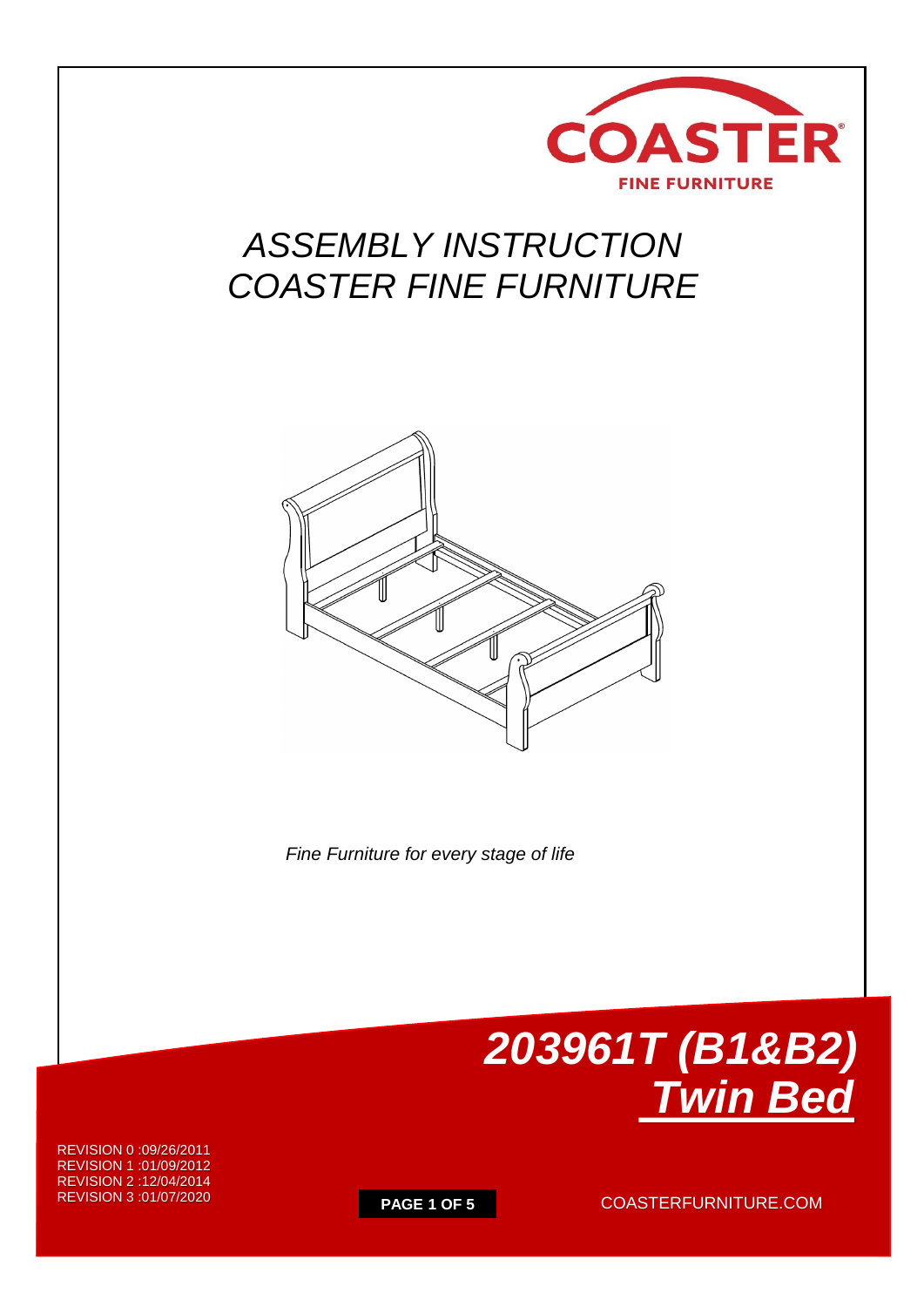# ITEM : **203961T (B1&B2)**

### **ASSEMBLY TIPS:**

- 1. Remove hardware from box and sort by size.
- 2. Please check to see that all hardware and parts are present prior to start of assembly.
- 3. Please follow attached instruction in the same sequence as numbered to assure fast & easy assembly.



#### **WARNING!**

1. Don't attempt to repair or modify parts that are broken or defective. Please contact the store immediately.

2. This product is for home use only and not intended for commercial establishments.



ASSEMBLY TIME 30 MINUTES

**WITH LEVELER**

**FOOTBOARD COMPLETE**



## **PARTS IDENTIFICATION**

| <b>B1 (BOX 1)</b> |                           |      |
|-------------------|---------------------------|------|
| A                 | <b>HEADBOARD PANEL</b>    | 1PC  |
| B                 | <b>LEFT HEADBORD LEG</b>  | 1PC  |
| $\mathbf c$       | <b>RIGHT HEADBORD LEG</b> | 1PC  |
| D                 | <b>FOOTBOARD PANEL</b>    | 1PC  |
| E                 | <b>LEFT FOOTBORD LEG</b>  | 1PC  |
| F                 | <b>RIGHT FOOTBORD LEG</b> | 1PC  |
| <b>B2 (BOX 2)</b> |                           |      |
| G                 | <b>BED SLAT</b>           | 4PCS |
| Н                 | <b>BED SLAT SUPPORT</b>   | 4PCS |

**G 2PCS 1PC 1PC BED RAIL HB 203961T (B1) FROM BOX 1 FB 203961T (B1) FROM BOX 1 HEADBOARD COMPLETE**

 **NOTE :**

 **Phillips head screw driver is required in the assembly process ; however, manufacturer does not provide this item.**

| <b>FINE FURNITURE</b> |
|-----------------------|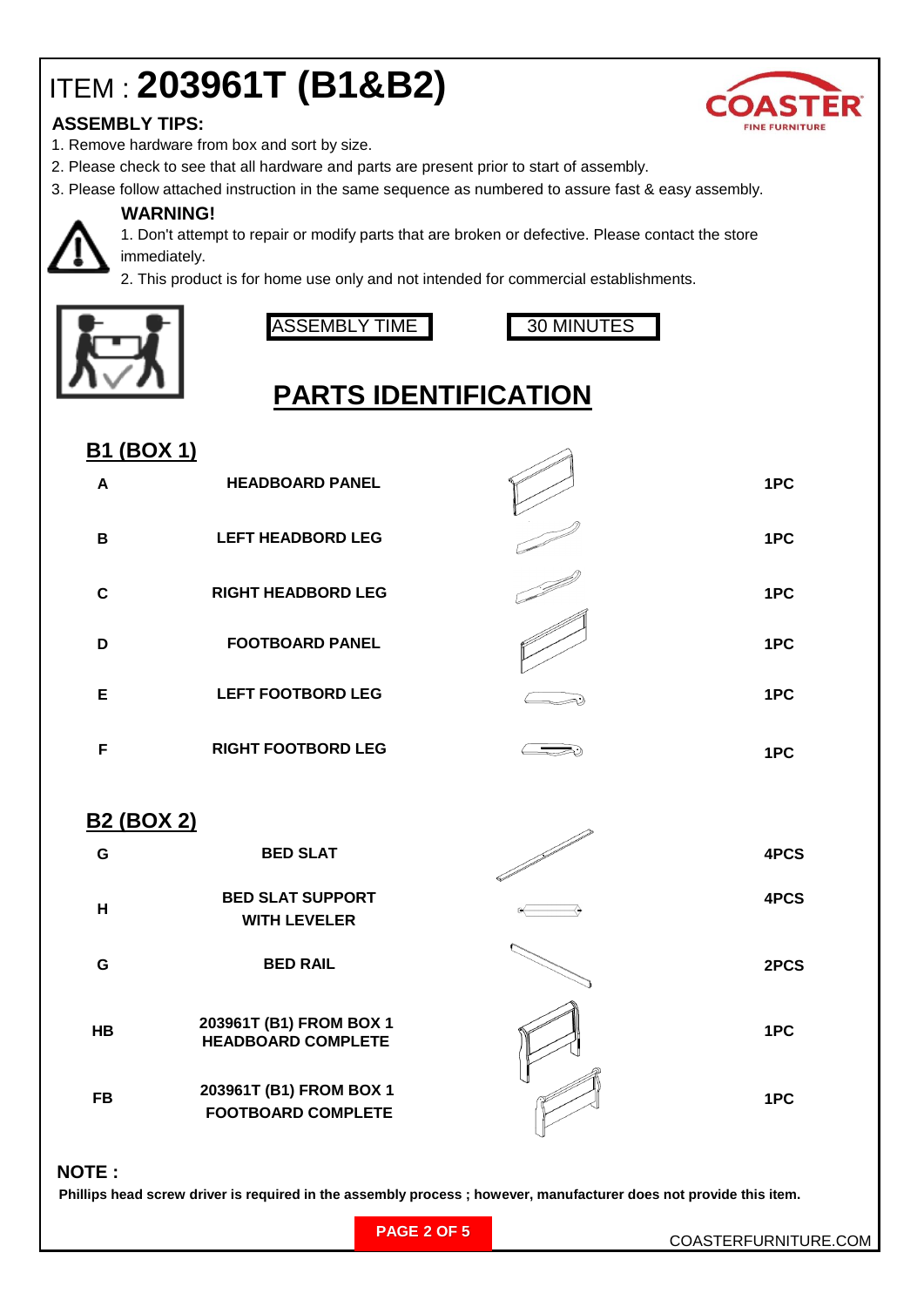# ITEM : **203961T (B1&B2)**



#### **ASSEMBLY TIPS:**

- 1. Remove hardware from box and sort by size.
- 2. Please check to see that all hardware and parts are present prior to start of assembly.
- 3. Please follow attached instruction in the same sequence as numbered to assure fast & easy assembly.



#### **WARNING!**

1. Don't attempt to repair or modify parts that are broken or defective. Please contact the store immediately.

2. This product is for home use only and not intended for commercial establishments.

## **HARDWARE IDENTIFICATION**

### **Z-B1 (BOX 1) - HARDWARE PACK IS LOCATED IN 203961T (B1)**

| 1            | <b>ALLEN WRENCH</b><br>(M4 - BLK)             | 1PC   |
|--------------|-----------------------------------------------|-------|
| $\mathbf{2}$ | <b>BOLT</b><br>(M6 x 45mm - RBW)              | 12PCS |
| 3            | <b>LOCK WASHER</b><br>(M6 x 13mm - RBW)       | 12PCS |
| 4            | <b>SMALL FLAT WASHER</b><br>(M6 x 13mm - RBW) | 4PCS  |
| 5            | <b>BIG FLAT WASHER</b><br>(M6 x 19mm - RBW)   | 8PCS  |
| 6            | <b>WOOD PLUG</b>                              | 4PCS  |

### **Z-B2 (BOX 2) - HARDWARE PACK IS LOCATED IN 203961T (B2)**

| <b>FLAT HEAD SCREW</b> |  | 8PCS |
|------------------------|--|------|
| (M4 x 32mm - RBW)      |  |      |

#### **NOTE :**

**7**

**Phillips head screw driver is required in the assembly process ; however, manufacturer does not provide this item.**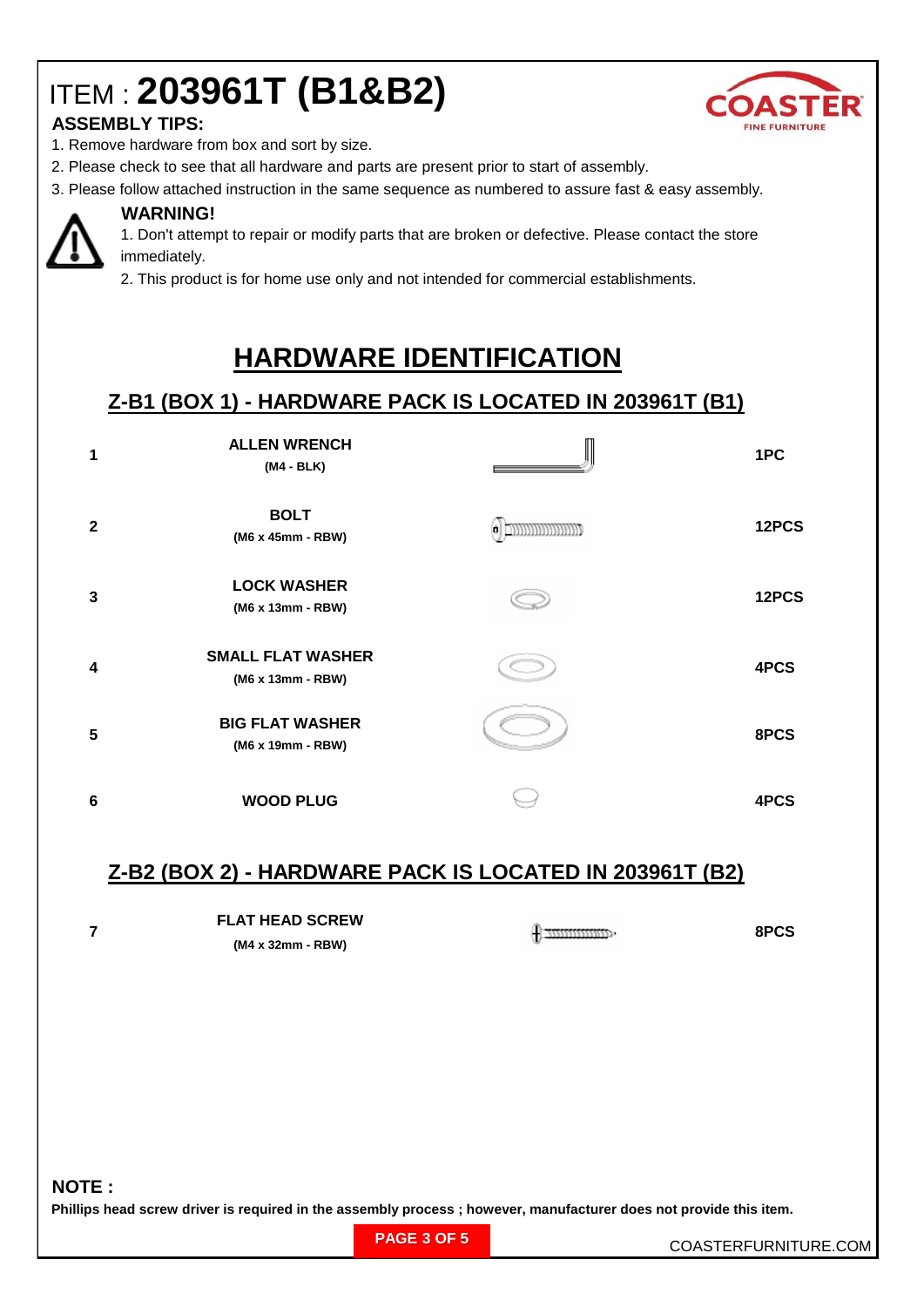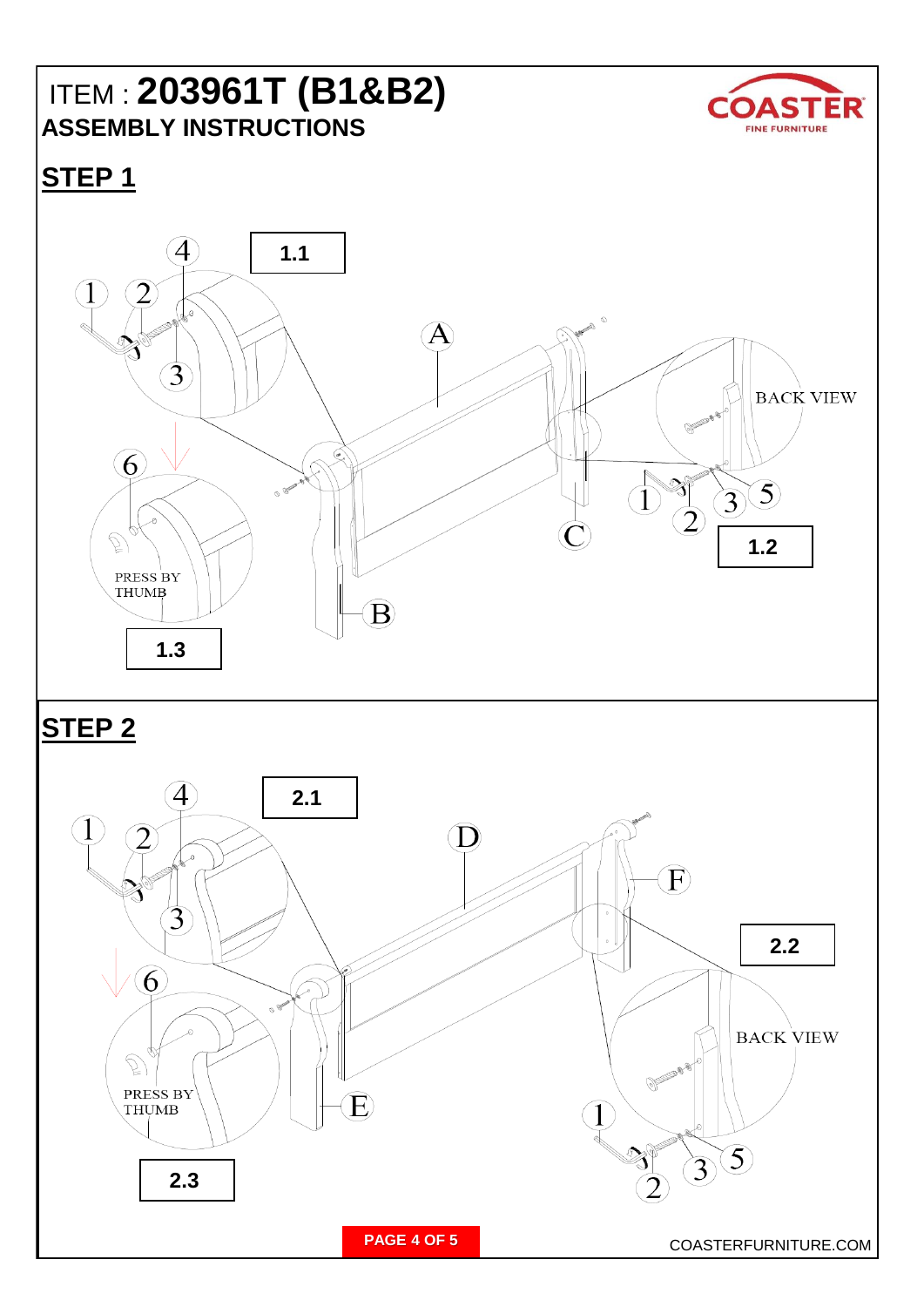